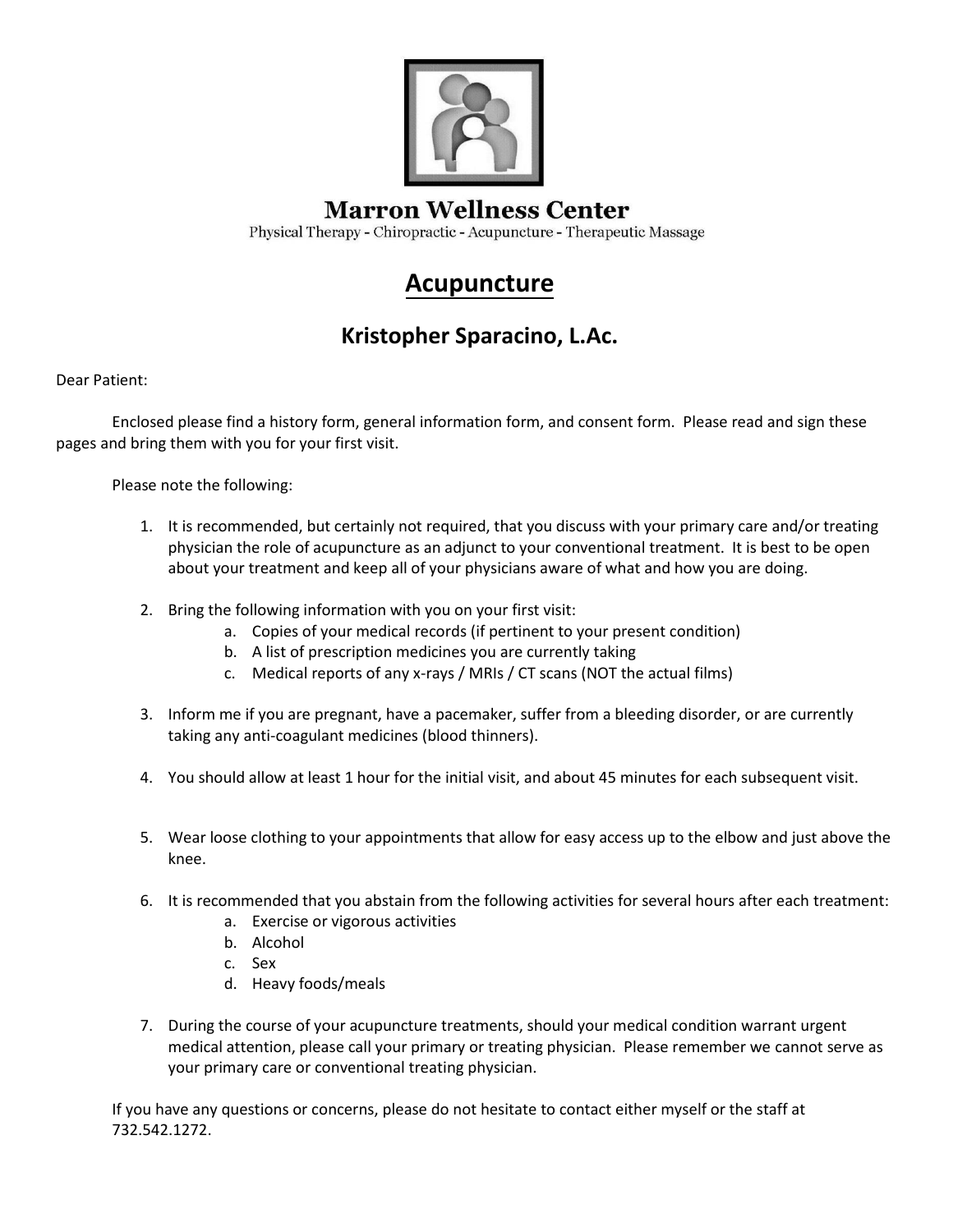

#### **Marron Wellness Center**

Physical Therapy - Chiropractic - Acupuncture - Therapeutic Massage

# **General Information on Acupuncture**

It is quite common these days to hear about people who turn to acupuncture as a last resort to find relief from a chronic nagging health problem.

Supporters of acupuncture claim that this remedy is more accessible, safer and less expensive than conventional therapies and provides a surgery free approach to alleviating suffering related to chronic health problems.

Of the several unconventional therapies being practiced in the United States, acupuncture appears to be growing at a rapid rate. The FDA estimates that 9-12 million acupuncture treatments are now being performed annually by United States practitioners. Those suffering from pain, back problems, anxiety, depression, drug addictions, neurological disorders, headaches, insomnia, arthritis, arthritis, cancer and other pain producing entitiels are among those most likely to seek such help.

Acupuncture, developed by the Chinese, is performed by stimulating designated points on the body. This is done through the insertion of needles, finger pressure, application of heat, or a combination of these treatments. According to the Chinese, there is a network of energy that flows through the body and connects these points through different channels called "meridians". These channels are related to specific internal functions. Any imbalance in the flow of energy creates a disease process, and the application of acupuncture can correct this imbalance. Many physician scientists have shown that acupuncture treatments can cause the release of endorphins, natural pain relieving substances found in the brain and spinal cord. This may explain how acupuncture is helpful in relieving pain.

The practice of acupuncture involves making a diagnosis based on review of symptoms, personal characteristics and attributes, and examination of the tongue, pulse and other systems. Patients must remain under the care of their treating physicians, and continue medicines as directed by them.

Acupuncture is done with extremely thin flexible needles made of silver and steel alloy. There is nothing special about the needle; it is merely a tool to correct the energy imbalance in the body. There is often a brief "needle prick" sensation as the needle passes through the skin. As the needle begins to work and the energy effect occurs, one may feel numbness, heat, dull aching or tingling where the needle is located. The needles are left in place usually for about 15 to 20 minutes. They may be rotates by the doctor or sometimes stimulated electronically. Side effects due to acupuncture are rare. Most side effects are minor and may include occasional dizziness, usually after the first treatment, and slight bleeding after the needles are withdrawn. Infection at the site of the needle prick and other side effects are very rare.

It is not being suggested that acupuncture and other techniques are a cure all for all problems, but there is sufficient evidence that if appropriately used, this growing art of medicine can successfully complement conventional medicine so as to provide patients the best health care that is available.